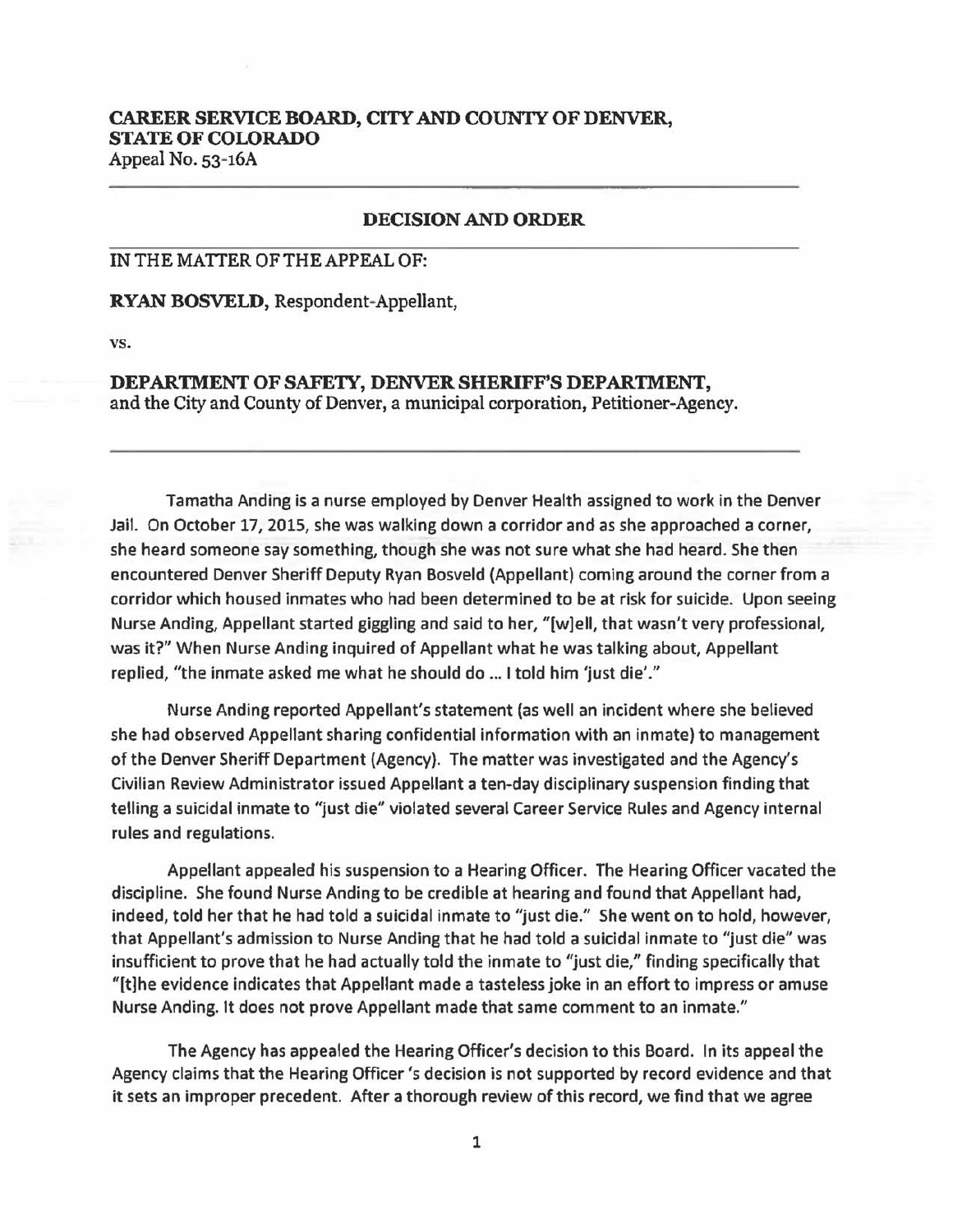with the Agency that the Hearing Officer's decision is not supported by record evidence and further agree with the Agency that the Hearing Officer's decision sets an improper precedent, though not the precedent claimed by the Agency in its appeal. Consequently, we reverse the Hearing Officer's decision.

The Hearing Officer has based her reversal of the Agency's disciplinary decision on her conclusion that "{t]he evidence indicates that Appellant made a tasteless joke in an effort to impress or amuse Nurse Anding. It does not prove Appellant made that same comment to an inmate." (See Decision at 5; R. at 368) The record, however, contains absolutely no evidence to support this conclusion. Nurse Anding did not testify that Appellant was joking with her when he admitted to making the statement, nor did she testify that she believed he was joking.<sup>1</sup> Similarly, Appellant himself did not testify that he made the comment to Nurse Anding in an attempt to impress her or flirt with her. And Appellant further testified to the fact that he did not have the type of working relationship with Nurse Anding where he would be joking with her on the job (R. 533:19-20; R. 527:1-10). The Hearing Officer's findings and conclusions are not supported by record evidence and, as a result, cannot stand.

Given that the Hearing Officer determined that Nurse Anding's testimony was credible<sup>2</sup>, and that none of her testimony was impeached and that Appellant himself indicated he had no reason to believe that Nurse Anding was being anything but truthful in her testimony, it is undeniable from this record that Appellant told Nurse Anding that he told a possibly suicidal inmate that he should "just die." Given this undisputed and undisputable fact, we find the Hearing Officer's ultimate conclusion, that the Agency failed to prove by a preponderance of the evidence that Appellant told an inmate to just die to be plain error as a matter of law which sets a bad precedent<sup>3</sup> for future hearings by, essentially, altering the burden of proof imposed on an Agency.

<sup>&</sup>lt;sup>1</sup> The Hearing Officer also found that, by her actions, Nurse Anding did not believe that Appellant had actually told an inmate to "just die." This finding is nothing more than improper speculation on the part of the Hearing Officer. It is not sufficiently supported by record evidence. What is supported by record evidence is that Nurse Anding was concerned enough about Appellant's statement that she felt the need to report it. There is no evidence in the record that she reported the statement because she believed that Appellant was being inappropriate with her, that is, that she believed that Appellant made this statement in an unprofessional attempt to flirt with her or to somehow impress her with his witty repartee. Rather, Nurse Andiing testified specifically that she was concerned that Appellant's comment had been made to a suicidal inmate. (R.388:8-18)<br><sup>2</sup> At page 4 of her decision, the Hearing Officer notes that Nurse Anding's credibility is not at issue and that Nurse

Anding "truthfully reported Appellant's statements to her."

<sup>&</sup>lt;sup>3</sup> The improper precedent which the Agency expresses concern about in its brief is the alleged precedent set by allowing an employee to advance defenses at hearing that were not raised with management before the formal imposition of discipline. Whether this is the result of a conscious trial tactic or merely the result of how circumstances have played out, we see no reason (nor any authority) to prohibit or curtail this practice, if it can even be called a practice. In any event, we note that there is some inherent risk in engaging in such conduct. For instance, in the appeal of Robert Roybal, No. 47-lSA, the deputy, who was charged with failing to notice prisoner hazings, claimed at hearing that while the video of the events showed his head pointing in one direction, his eyes were actually focused on a different direction, so that he actually was observing what was happening throughout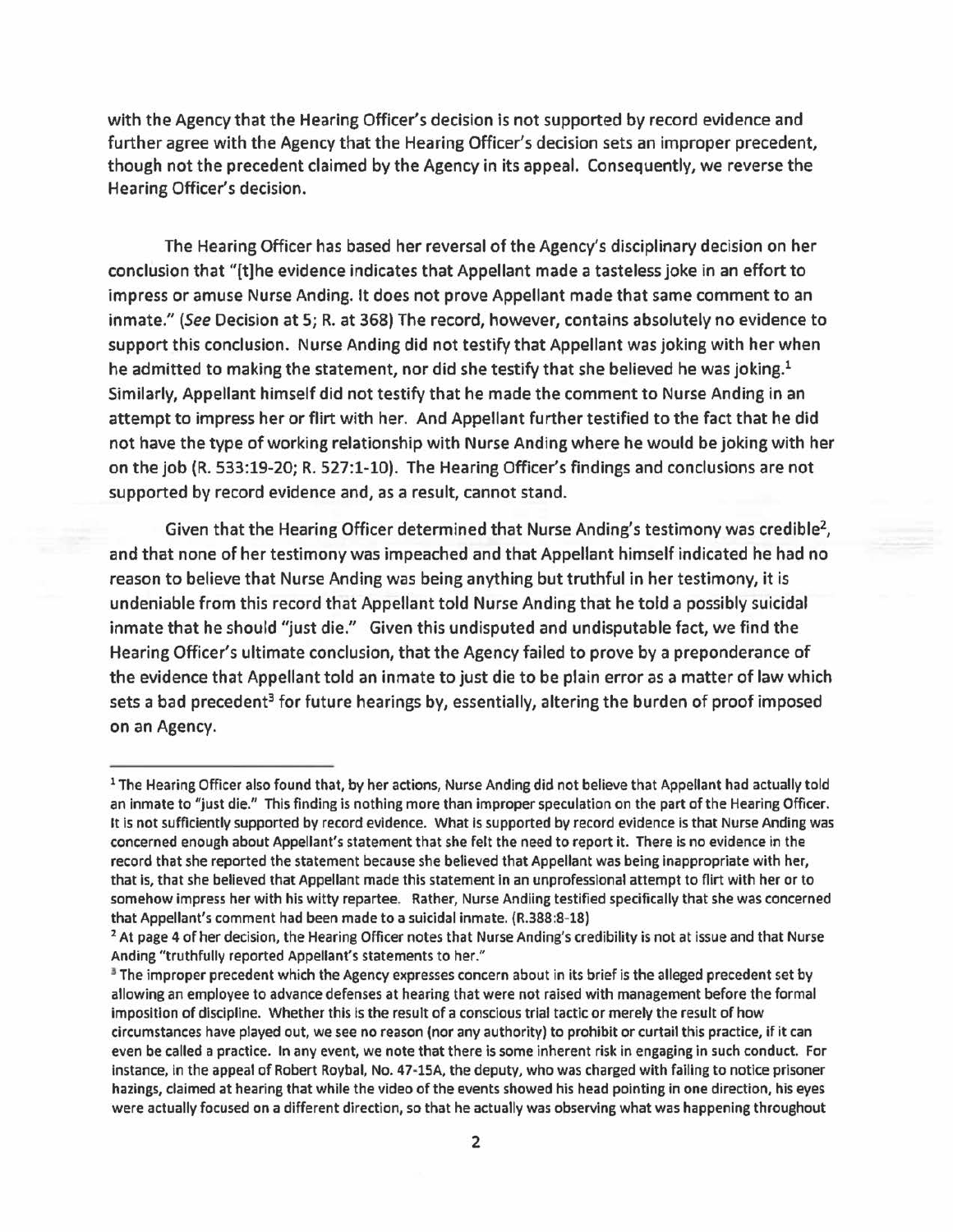This record indicates that Appellant admitted to Nurse Anding that he told a suicidal inmate to "just die." We find this admission, in and of itself, is proof by a preponderance of the evidence that Appellant did, in fact, tell a suicidal inmate that he should just die. It is plain to this Board that by essentially rejecting the admission and deciding in the manner she did, the Hearing Officer imposed an improper higher burden of proof on the Agency.

The Hearing Officer's incorrect ultimate legal conclusion is based on her unsupported and improper speculation that she can conceive of a scenario, such as Appellant joking or flirting, where Appellant did actually tell Nurse Anding that he told a suicidal inmate he should just die, without actually having told the inmate that he should just die. This tells us not that the Agency failed to meet its burden of proving its case by a preponderance of the evidence, but rather, that it failed to persuade the Hearing Officer beyond a reasonable doubt that Appellant, while having made the statement to Nurse Anding, was being truthful with her concerning the substance of the statement.

This decision is unfair to the Agency and imposes a burden on it that is not in accord with this Board's practices. We find as a matter of law, based on this record, that Nurse Anding's credible and unimpeached testimony that Appellant told her, admitted to her, that he had told a potentially suicidal inmate to "just die" is proof by a preponderance of the evidence that Appellant did in fact tell that inmate to "just die." The Hearing Officer's decision is REVERSED. In addition, we remand this case back to a hearing officer for further proceedings to determine the propriety of the penalty imposed by the Agency. 4

SO ORDERED by the Board on May 18, 2017, and documented this 16th day of November, 2017.

BY THE BOARD:

the area. The Hearing Officer in that case noted that Roybal had failed to mention this "head one way - eyes the other way" defense at any time before hearing, which resulted in a negative impression of his credibility at

hearing. If an appellant wishes to risk such a finding, we suppose that would be his right.<br><sup>4</sup> The Hearing Officer made a statement in her decision which needs correcting, even though it did not impact her decision or ours. In the Hearing Officer's footnote 1, she described a Garrity advisement; explaining it as informing employees being interviewed during an internal or administrative investigation that they need not answer questions if their answers could implicate them in a crime. It appears that the Hearing Officer confused a Garrity advisement (from the case of Garrity v. New Jersey, 385 U.S. 493 (1967) with a Miranda warning. A Garrity advisement tells an employee that he is *required* to answer questions during the internal investigation, lest he suffer the consequence of losing his job. The threat of job loss is considered sufficient compulsion so that the statement is not considered voluntary and, as a result, cannot be used against the employee in a subsequent criminal proceeding.